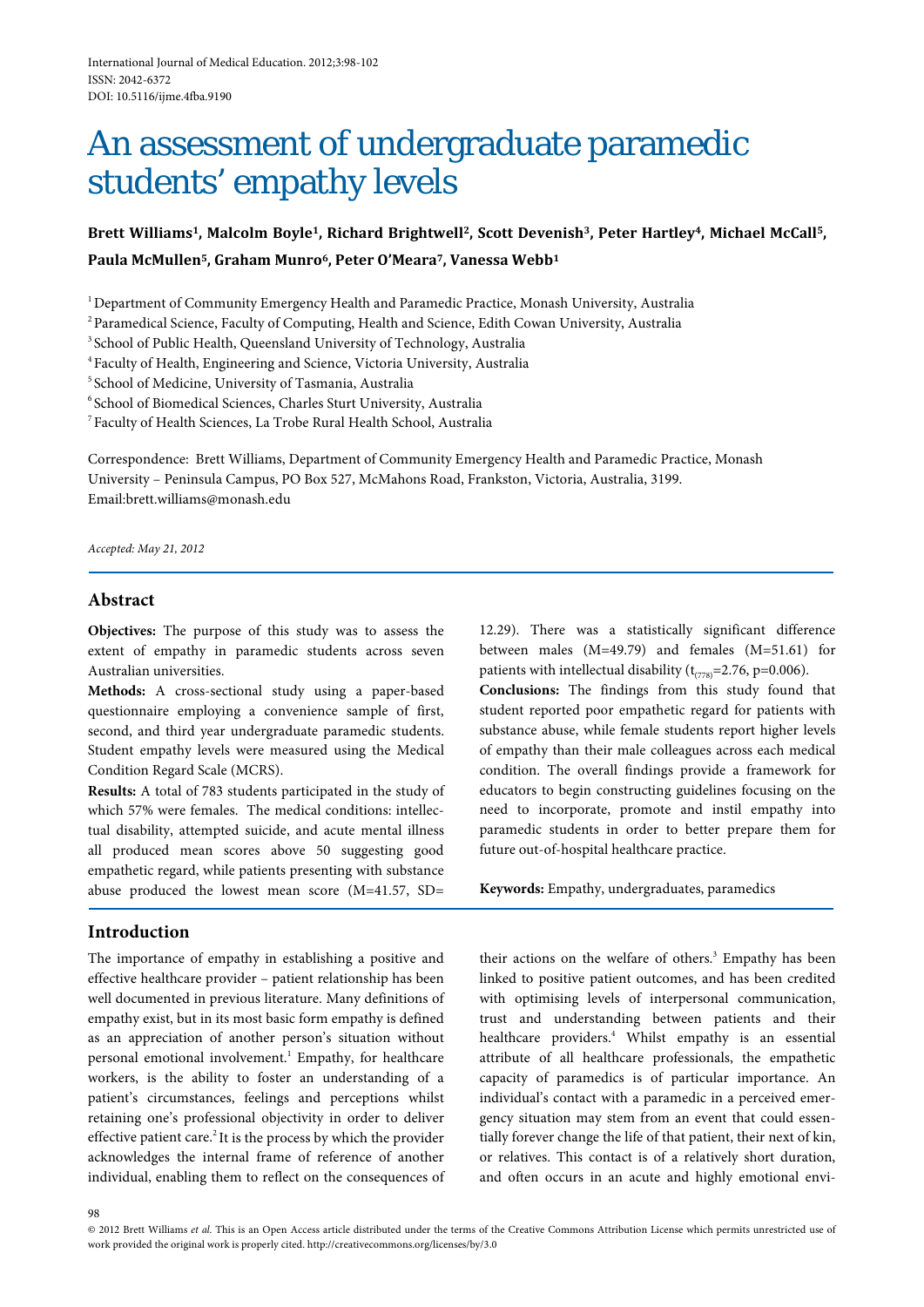ronment.<sup>5</sup> It is therefore imperative that the human aspect of the situation is put into perspective through an empathetic response to the patient, family and friends to reduce the risk of the medical and technical aspects of the job consuming the paramedic.<sup>5</sup>A number of papers purport that the possession of even basic empathy is crucial in the avoidance of inadequate communication and misunderstanding which forms the foundation of substandard care.<sup>5, 6</sup>

Kliszcz and colleagues describe empathy not only as a personal attitude, but also as a tangible skill.<sup>7</sup> It is therefore reasonable to expect that the value of an empathetic response to the patient, family, and friends be taught to undergraduate paramedic students alongside more traditional clinical skills and procedures. However, the amorphous interpretations of what empathetic behaviour entails, along with the difficulties encountered in teaching and assessing such a skill, means that many educators struggle to adequately incorporate an understanding of empathy into the curriculum. Given the well-established importance of the value of empathetic behaviour in the healthcare industry, this deficit in teaching may result in a mismatch between undergraduate student education and graduate professional requirements.

There are limited studies on paramedic empathy levels<sup>3,5,6,8</sup> in comparison to other healthcare professions, with only one study identified as specifically examining student paramedics.<sup>2</sup> Conversely a number of papers exist on other healthcare students,<sup>9-13</sup> with the empathy levels of nursing students<sup>14,15</sup> and medical students<sup>16-19</sup> having been particularly well researched. Commonly reported findings from these studies include the inability to practice empathetically at a senior level if not mastered at a junior level, higher empathy in patient-oriented rather than technologyoriented specialties, higher female empathy levels compared to male, and a general decline in overall empathy levels as students progress through their course.

Although paramedic training differs from university-touniversity, the importance of an effective patient-paramedic relationship establishment is a basic requirement. All seven universities included in this study provide paramedic undergraduate education to students in a pre-employment model, with similar attributes and ethics instilled in students upon graduation. The objective of this study was to assess the extent of empathy in paramedic students across seven Australian universities

# **Method**

# **Design**

A cross-sectional study using a paper-based questionnaire employing a convenience sample of first, second, and third year undergraduate paramedic students.

# **Participants**

Ethics approval was initially obtained from the Monash

University Human Research Ethics Committee (MUHREC) and then from each participating university human research ethics committee. Students enrolled in undergraduate paramedic programs from Monash University (MU), Charles Sturt University (CSU), Victoria University (VU), Edith Cowan University (ECU), University of Tasmania (UT), La Trobe University (LTU), and Queensland University of Technology (QUT) provided data for the analysis. There were 1,821 students eligible for inclusion in the study. Inclusion criteria for the study were being enrolled on a full time basis in one of the paramedic courses.

#### **Instrumentation**

Student empathy levels were measured using the Medical Condition Regard Scale (MCRS) items are rated on a 6 point Likert scale  $(1 =$  strongly disagree,  $6 =$  strongly agree) (score 11- 66). To reduce the confounding effect of acquiescence responding, five items are worded negatively, which are later reversed scored for data analysis. The MCRS has reported validity and reliability.<sup>20</sup>

## **Procedures**

At the conclusion of a lecture for each of the undergraduate programs, students were invited to participate in the study. Students were provided with an explanatory statement and were informed that participation was voluntary and anonymous. A non-teaching member of staff facilitated the process and participants were administered a questionnaire containing the MCRS and a brief set of demographic questions. The scale took students approximately ten minutes to complete and consent was implied by its completion and submission.

# **Data analysis**

The SPSS program (Statistical Package for the Social Sciences Version 18.0, SPSS Inc., Chicago, Illinois, U.S.A.) was used for data storage, tabulation, and the generation of descriptive and inferential statistics. Descriptive statistics means and standard deviations (SD) were used to summarise the demographic and some of the MCRS measurement data. Inferential statistics, t-tests and one-way analysis of variance (ANOVA), including post hoc tests, were used to compare the differences between age groups, gender, year level, and university. The effect sizes (eta) were calculated to evaluate the findings results are considered statistically significant if the p value is  $< 0.05$ .

## **Results**

## **Participant demographics**

There were 783 students who participated in the study and were enrolled in the respective undergraduate paramedic programs from MU, CSU, VU, ECU, UT, LTU and QUT. This represents a 42.9% response rate. The majority of participants were enrolled in first year n=377 (48.1%),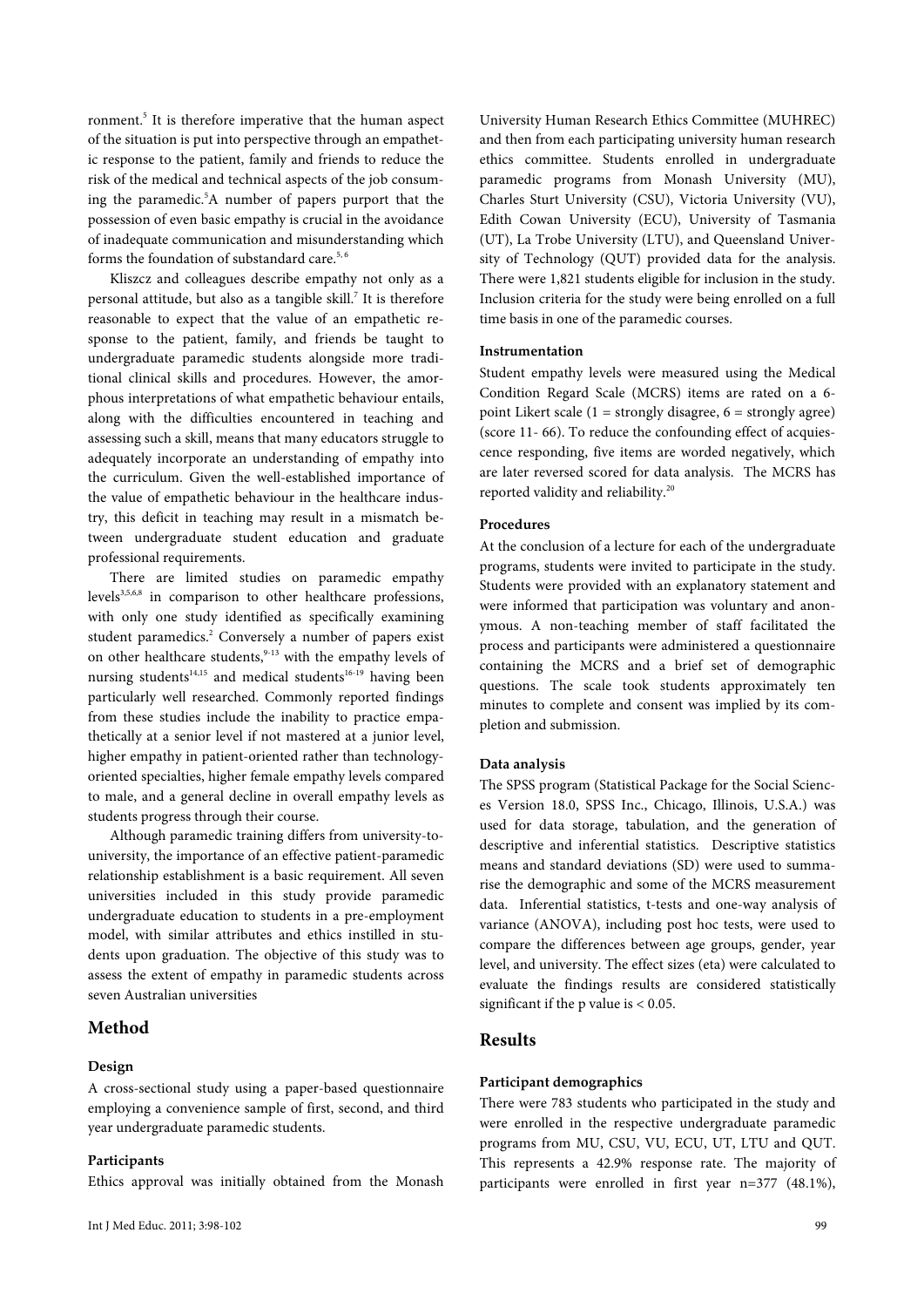predominately female n=449 (57.3%), were mostly under the age of 25 n=568 (72.6%) and participating in a single paramedic degree n=680 (86.8%). The full demographic distribution, including response rates are outlined in Table 1.

Table 1. Participants demographic (N=783)

| Variable          | Descriptor        | $(\%)$ | Response rate<br>n (%) |
|-------------------|-------------------|--------|------------------------|
| <b>University</b> | CSU               | 10     | 75 (19)                |
|                   | ECU               | 3      | 26 (13)                |
|                   | MU                | 16     | 126 (46)               |
|                   | QUT               | 13     | 100(14)                |
|                   | VU                | 43     | 338 (50)               |
|                   | UT                | 14     | 106 (73)               |
|                   | LTU               | 2      | 12 (50)                |
| Gender            | Male              | 42     | 331 (36)               |
|                   | Female            | 57     | 449 (41)               |
| Age               | $17-21$ years     | 47     | 370                    |
|                   | 22-25 years       | 25     | 198                    |
|                   | 26-30 years       | 14     | 107                    |
|                   | 31-35 years       | 5      | 39                     |
|                   | >36 years         | 8      | 61                     |
| Year level        | Year 1            | 48     | 377                    |
|                   | Year 2            | 31     | 246                    |
|                   | Year <sub>3</sub> | 19     | 150                    |
| Course type       | Single degree     | 87     | 680                    |
|                   | Double degree     | 13     | 102                    |

#### **Mean scores and internal consistency**

Mean scores and standard deviations (SD) for the MCRS: MCRS - intellectual disability 50.91 (SD=9.31); MCRS substance abuse, 41.57 (SD=12.29); MCRS - attempted suicide, 50.24 (SD=12.09); and MCRS - mental illness, 50.82 (SD=12.08). Students from CSU produced the highest mean scores for intellectual disability 53.64 (SD=11.21), substance abuse 44.12 (SD=16.84), and acute mental illness 55.21 (SD=13.76). There was a low regard towards substance abuse, 41.57 (SD=12.29) while other medical conditions mean scores were above 50. Of the universities, both MU and QUT produced the lowest scores across the four medical conditions. For the full range of results see Table 2.

The internal consistency was measured using Cronbach's alpha coefficient. The resultant alpha coefficients for each of the scales were: MCRS - intellectual disability  $\alpha$ =0.82; MCRS - substance abuse  $\alpha$ =0.89; MCRS attempted suicide  $\alpha$ =0.90; MCRS - mental illness  $\alpha$ =0.92 which were well above the commonly used 0.70 benchmark for scale reliability.<sup>21</sup> There was a statistically significant difference in the regard for intellectual disability between universities  $(F_{(776)}=1.05, p=0.004)$  and age groups  $(F<sub>(782)</sub>=1.46, p=0.036)$ . Post-hoc comparisons using Tukey HSD indicated that the mean score for ECU (M=32.77, SD=7.79) was significantly different from MU (M=48.65, SD=8.60), and VU (M=51.43, SD=9.59).

There was a statistically significant difference for the diagnostic group intellectual disability between males

(M=49.79, SD=10.21) and females [M=51.61, SD=8.22, t<sub>(778)</sub>  $= 2.76$ , p=0.006 (two tailed)]. The magnitude of the differences in the means (mean difference =0.182, 95% CI= 0.527 to 3.12) was small (eta=0.10). Females also produced higher mean scores for the acute mental illness group (M=51.53, SD=10.67) compared with males [M=49.55, SD=13.22, t  $_{(778)}$  $=2.30$ ,  $p=0.021$  (two tailed)]. The magnitude of the differences in the means (mean difference = 0.197, 95% CI= 0.296 to 3.65) was small (eta=0.11). There was also no statistical difference for the other medical conditions. See Table 3 for a summary of the MCRS results.

Table 2. MCRS mean and standard deviation (N=783)

| Variable  | <b>MCRS</b>  | <b>MCRS</b> | <b>MCRS</b> | <b>MCRS</b>         |
|-----------|--------------|-------------|-------------|---------------------|
|           | Intellectual | Substance   | Attempted   | <b>Acute Mental</b> |
|           | Disability   | Abuse       | Suicide     | <b>Illness</b>      |
|           | (SD)         | (SD)        | (SD)        | (SD)                |
| CSU       | 53.64        | 44.12       | 53.04       | 55.21               |
|           | (11.26)      | (16.85)     | (14.69)     | (13.75)             |
| ECU       | 52.77        | 42.73       | 54.85       | 51.38               |
|           | (7.79)       | (11.61)     | (8.42)      | (10.34)             |
| <b>MU</b> | 48.65        | 41.46       | 48.25       | 49.96               |
|           | (8.61)       | (10.62)     | (11.24)     | (11.46)             |
| QUT       | 50.35        | 39.57       | 49.69       | 49.71               |
|           | (9.49)       | (11.84)     | (13.06)     | (12.27)             |
| VU        | 51.43        | 41.71       | 50.25       | 50.63               |
|           | (9.59)       | (12.52)     | (12.22)     | (12.85)             |
| UT        | 49.79        | 41.12       | 49.96       | 50.13               |
|           | (7.38)       | (10.47)     | (10.46)     | (9.05)              |
| LTU       | 53.67        | 40.83       | 50.33       | 51.92               |
|           | (5.50)       | (7.03)      | (6.83)      | (4.64)              |
| Male      | 49.79        | 41.21       | 49.65       | 49.55               |
|           | (10.22)      | (13.13)     | (12.94)     | (13.22)             |
| Female    | 51.61        | 41.77       | 50.47       | 51.53               |
|           | (8.22)       | (11.31)     | (11.01)     | (10.67)             |
| Year 1    | 50.67        | 41.75       | 50.64       | 50.81               |
|           | (9.13)       | (11.45)     | (11.53)     | (11.08)             |
| Year 2    | 51.08        | 41.32       | 49.92       | 51.08               |
|           | (10.15)      | (13.37)     | (12.93)     | (12.96)             |
| Year 3    | 51.08        | 41.21       | 49.49       | 50.21               |
|           | (8.55)       | (11.94)     | (11.72)     | (12.74)             |
| Year 4    | 53.50        | 46.30       | 54.20       | 54.30               |
|           | (5.06)       | (20.01)     | (17.25)     | (16.68)             |

# **Discussion**

This study is believed to be the first in Australia to look at paramedic student empathy levels at a national level across multiple universities that have paramedic programs. Although a number of empathy studies have been undertaken on a variety of undergraduate healthcare students, there are few paramedic empathy research papers which can be used to provide context to this study.

Our findings found females produced higher mean scores than males on each medical condition and support the multitude of empathy studies on healthcare students, where females were identified as being more empathetic than their male counterparts.<sup>7,9,10,16,18</sup> There is debate amongst academics as to how to explain this often cited phenomenon. Such hypotheses include structural and neural circulatory differences in the brain, $22$  as well as suggestions that men are predisposed to being relatively unemotional in order to facilitate enhanced rational deci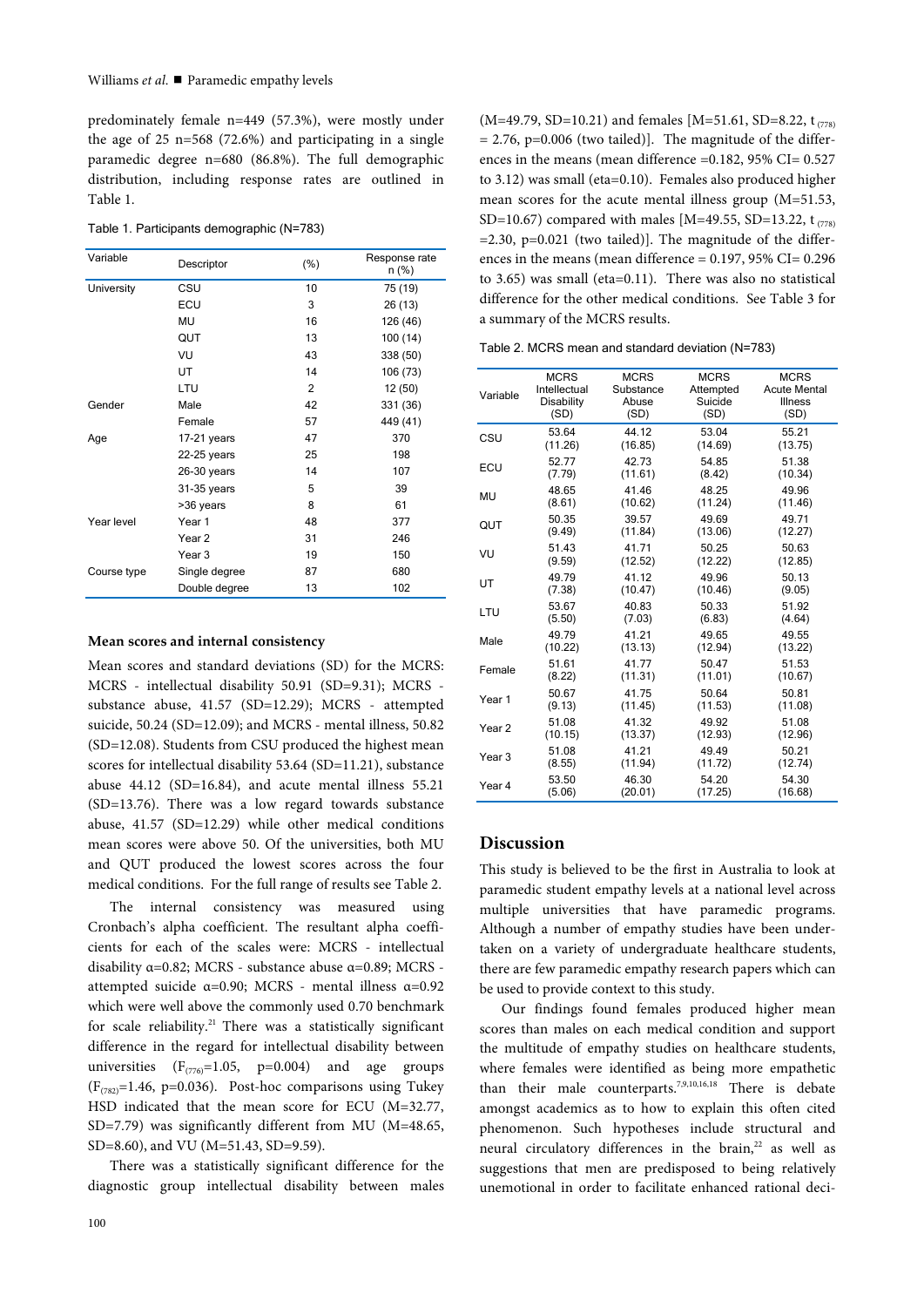sion making.<sup>23</sup> Additional anthropologically based explanations include the societal development of gender roles, $24$  and the parental investment evolutionary theory which suggests females experience a more intense caring attachment to offspring than males.<sup>17</sup> Any of these hypotheses could potentially be extrapolated into enhanced patient empathic connection by females in the paramedic environment. While this research was cross-sectional in nature, future research could examine these phenomena at a closer level within small-group learning where the majority of paramedic clinical learning is undertaken.

Table 3. MCRS comparative results (n=783)

| Scale                                                | Age                     | Gender                  | Year level            | University            |
|------------------------------------------------------|-------------------------|-------------------------|-----------------------|-----------------------|
| <b>MCRS</b><br>Intellectual<br>Disability            | $F = 1.46$<br>p=0.036   | $t = 2.76$<br>p=0.006   | $F = 0.38$<br>p=0.764 | $F = 1.05$<br>p=0.004 |
| <b>MCRS</b><br>Substance<br>Abuse                    | $F = 0.93$<br>p=0.586   | $t = 6.34$<br>$p=0.526$ | $F = 0.59$<br>p=0.617 | $F = 3.20$<br>p=0.386 |
| <b>MCRS</b><br>Attempted<br>Suicide                  | $F = 1.21$<br>p=0.178   | $t = 9.46$<br>$p=0.345$ | $F = 0.74$<br>p=0.527 | $F = 1.92$<br>p=0.075 |
| <b>MCRS</b><br><b>Acute Mental</b><br><b>Illness</b> | $F = 1.39$<br>$p=0.062$ | $t = 2.30$<br>p=0.021   | $F = 0.44$<br>p=0.723 | $F = 2.01$<br>p=0.062 |

The lowest MCRS mean score was substance abuse  $(M=41.57, SD=12.29)$ . This is a concerning statistic as empathetic interactions by healthcare workers with patients who have substance abuse disorders have been linked to increased likelihood of the patient reaching out for help, as well as improved patient outcomes.<sup>25</sup> Patients with substance abuse problems have better health outcomes when healthcare staff are accepting and non-judgmental in attitude, and give the impression of viewing patients health concerns seriously.<sup>25</sup> There is evidence to suggest that negative attitudes in relation to substance abuse can be linked back to a perceived education deficit in a number of undergraduate healthcare courses, both nationally and internationally.<sup>26</sup> Educational programs that focus on drugs and alcohol have the capacity to improve student attitudes and confidence in interacting with substance users, and so should form an important cornerstone in the design of empathetic undergraduate paramedic curricula.

However it was also seen that CSU and MU differed in MCRS empathy levels relating to intellectual disability, with CSU demonstrating a mean difference of 4.98 points above MU (p=0.004). These universities may need to examine their course structure in these areas in relation to other Australian paramedic programs, and incorporate specific educational interventions to target these lower empathetic responses by their students. Differences across each of the variables also raise questions around the educational strategies used in each respective curriculum. For example, is the same attention given to these common 'call-outs'

compared with other topics that are historical in nature and less contemporary. Moreover, are findings a result of personality, cultural or spiritual beliefs? If so, these might also raise further questions surrounding the standardisation of admissions into paramedic programs in Australia.

In general, empathy levels across each of the medical conditions declined as students progressed through the coursework program. The frequently cited reason for this decline is that, as students progress through their education, they are exposed to more clinical placement education opportunities and professional socialisation resulting in cynicism development, de-humanisation of situations and 'burn-out'.<sup>2,10,18</sup> Whilst there is some exposure to patients and clinical opportunities in first year, paramedic clinical placements begin to occur in earnest during second and third year at MU, ECU, QUT, VU, UT, CSU and LTU. Further longitudinal data is required to ascertain whether these data will alter over time.

Despite the evidence that suggests that higher empathy levels leads to better patient outcomes and care, one paper was identified as having a different hypothesis on paramedic empathy levels. Grevin suggests paramedic students may be predisposed to personality traits that lead to intrinsically lower empathy levels naturally.<sup>8</sup> This comparatively lower empathy level is also demonstrated in a 2010 study of paramedic, nursing, midwifery, occupational therapy, physiotherapy and health science students, in which paramedic students were shown to have the lowest mean empathy scores.<sup>10</sup> Grevin suggests that lower paramedic empathy levels may in fact be an adaptive mechanism that allows individuals to function in a constantly stressful and emotional work environment.<sup>8</sup> This could raise questions as to whether it is better to have higher paramedic empathy levels leading to better patient care and outcomes, or lower empathy levels enabling paramedics to ensure personal protection against emotional involvement.

## **Limitations**

This study is potentially limited by the use of convenience sampling. This method, while being easier to recruit participants, it may not recruit a representative sample of students. Consequently, those students who did volunteer to participate may themselves bias the results. Caution is required when interpreting the results as the MCRS is a selfreporting questionnaire. Therefore results of the students' reported views and perceptions may differ from their actual empathetic attitudes either in private or when confronted with a patient presenting with one of the clinical situations. The use of qualitative research methods such as focus groups or semi-structured interviews may help with this.

# **Conclusion**

The findings from this study found that student reported poor empathetic regard for patients with substance abuse, while female students report higher levels of empathy than